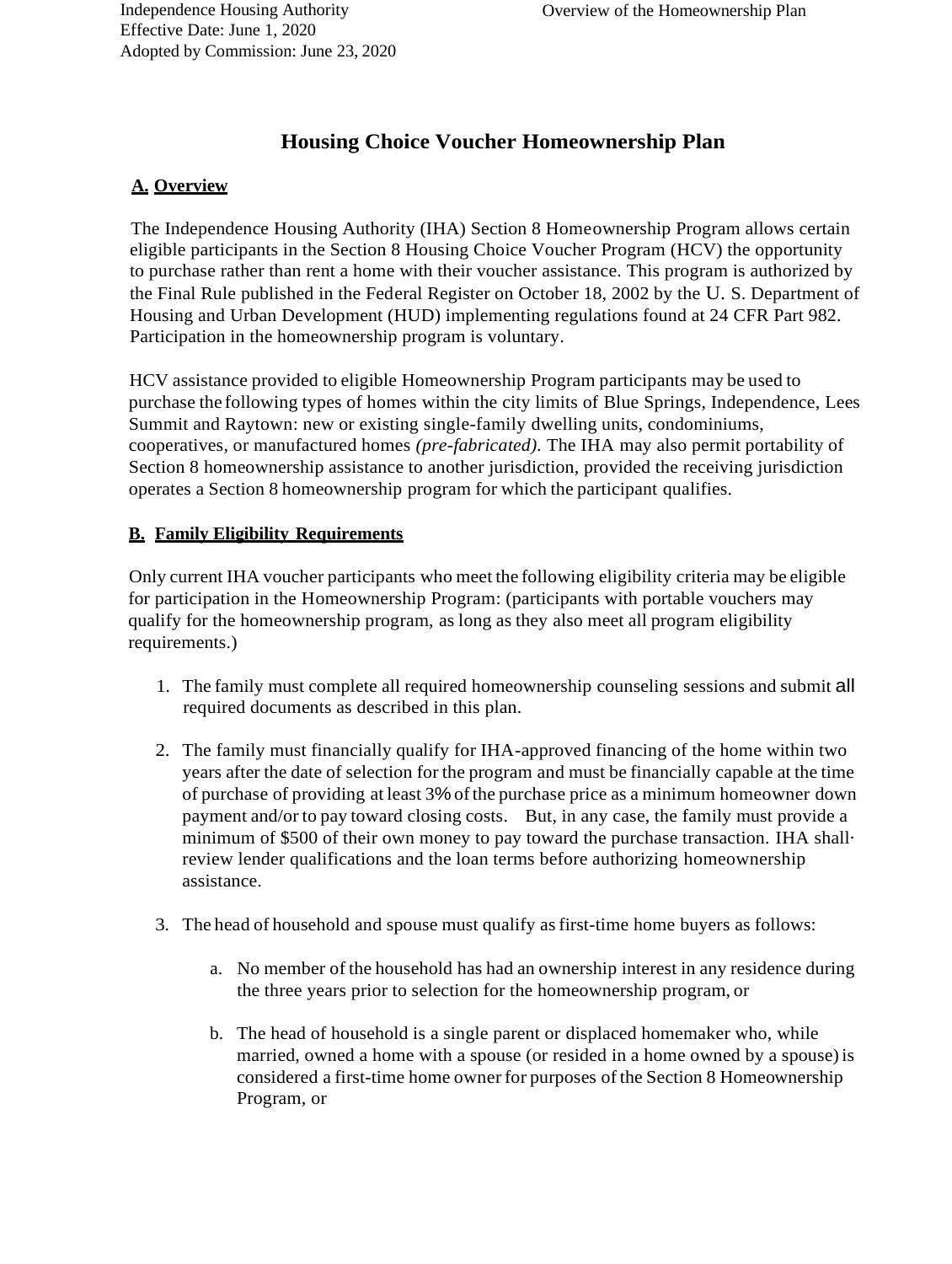- c. The head of household or spouse is a person with disabilities.
- *4.* At the time the family is determined eligible for the Homeownership Program, the head of household, spouse, and/or other adult household members who will own the home must have a combined gross annual income of at least *\$15.000.00.*
- 5. The IHA shall not count any type of welfare assistance received by the family in determining annual income. The disregard of welfare assistance income in this section only affects the determination of minimum annual income used to determine if a family initially qualifies for the homeownership assistance and does not affect the calculation of the amount of the family's total tenant payment or homeownership assistance payments, except in the case of an elderly or disabled family, In the case of an elderly or disabled family, the IHA shall count welfare assistance in determining annual income for the homeownership program eligibility purposes.
- 6. Each family must demonstrate that the head, spouse or co-head of the family as the owner of the home is employed full-time (not less than an average of 30 hours per week) and has been continuously employed during the twelve calendar months immediately preceding selection for the homeownership program. However, in the case of an elderly or disabled family, the IHA will waive the employment requirement and consider income from all sources in evaluating whether the household meets the minimum income required to purchase a home through the homeownership program. The IHA may also consider whether and to what extent an employment interruption (such as a seasonal layoff) is considered permissible in satisfying the employment requirement. The IHA may also consider self-employment to determine sufficient employment history.
- **7.** Applicants for and new participants in the Section 8 Housing Choice Voucher Program shall not be eligible for participation in the homeownership program until successful completion of an initial Section 8 HCV lease term of 12 months and then shall be eligible only after the participant's first annual recertification in the Section 8 Housing Choice Voucher Program. **Nothing in this provision will preclude Section 8 participants who have completed an initial lease term (12 months)** in **another jurisdiction from participating in this Section 8 Homeownership Program.**
- 8. Participants in the Housing Choice Voucher Program shall be ineligible for participation in the Section 8 Homeownership Program if any debt or portion of a debt remains owed to the IHA or any other Federally-funded housing provider. Additionally, participants who are in violation of their family obligations while receiving Federal housing assistance shall be ineligible for participation in the homeownership program.
- 9. Prospective participant families shall be required to repay any current civil judgment or order, or court approved mediation agreement prior to be considered eligible for the homeownership program participation. The IHA may allow exceptions for extraordinary medical expenses after conducting an internal review.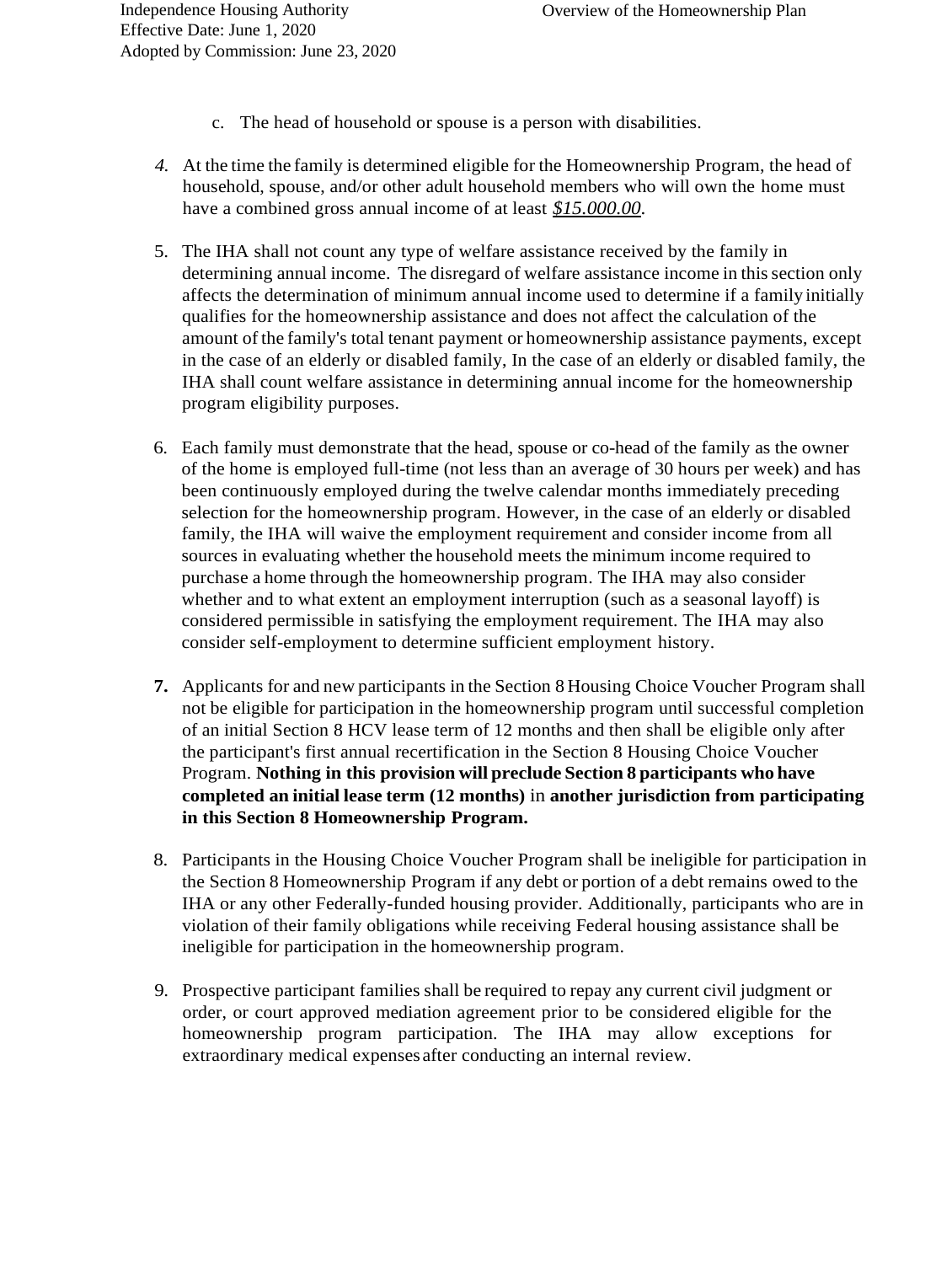- 10. If the head of household, spouse or other adult household member who will execute the contract of sale, mortgage and loan documents has previously defaulted on a mortgage obtained through any jurisdiction's Section 8 Homeownership Program, the family will be ineligible to participate in the IHA's Homeownership Program.
- 11. IHA will limit a total of fifteen (15) families in the Homeownership Program at any given time.
- 12. IHA will limit the homeownership program to the following cities: Blue Springs, Independence, Lee's Summit and Raytown.

#### **C. Ownership Home Counseling Program**

Approval of a family's participation in the homeownership program is pre-conditioned on the family attending and successfully completing a homeownership and housing counseling program approved by the IHA prior to commencement of homeownership assistance. A family must also attend a credit counseling seminar before assistance may be offered.

#### **D. Approval of Family Participation**

The IHA shall have the sole authority to approve or disapprove a family's continued participation in the homeownership program when the required educational steps have been completed. The IHA will issue the family a written notice of approval disapproval within ten (10) business days after notice of educational training completion from the provider(s). Upon receipt of written approval, the family may begin searching for a home to purchase and applicable financing from an approvable source(s).

#### **E. Locating a Home**

Once a family has been approved to search for a home, they shall have sixty (60) days to locate a home to purchase. A home shall be considered located if the family submits an accepted purchase or sales agreement along with a bank or lender commitment to the IHA. For good cause, the IHA may extend a Section 8 family's time to locate the home for up to two (2) additional thirty (30) day increments.

# **F. Eligible Units**

The unit selected by the homeownership program participant family must be either under construction or already existing at the time the IHA determined that the family is approved for homeownership assistance. The unit must be a one-unit property or a single dwelling unit in a cooperative or condominium. The homeownership program participant family must not purchase a home if the IHA has been informed (by HUD or otherwise) that the seller of the home is debarred, suspended, or subject to a limited denial of participation. The unit must be inspected by an IHA inspector and must be inspected by an independent inspector and incipient code violations identified by the independent inspector andthe IHA. *The violation must be corrected within six (6) months of ownership.*

#### **G. Continuation of Rental Assistance During Search**

During a homeownership program participant's search for a home to purchase, their HCV rental assistance shall continue for their current residence, in accordance with the IHA Section 8 Housing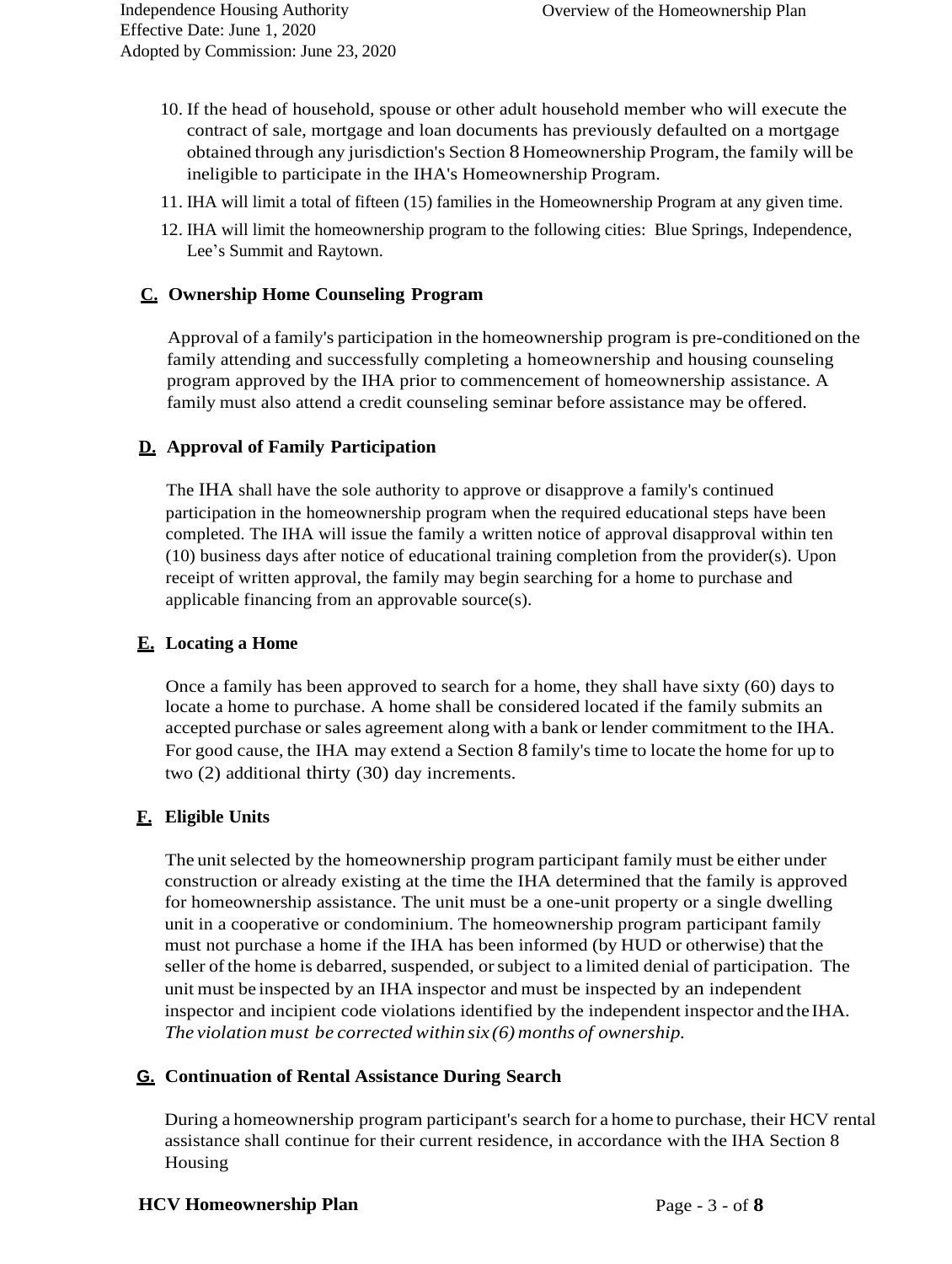Administrative Plan. If a homeownership program participant family is unable to locate a home within this time limit, they will be dropped from the homeownership program participation and their Section 8 rental assistance through the Housing Choice Voucher Program shall continue.

# **H. Pre-purchase Requirements**

The following steps must be taken after a potential purchase isfound but before the purchase can be approved and finalized by the IHA. The family must:

- 1. submit a purchase orsales agreement (see PartJ. Below) containing specific components to the IHA for approval,
- 2. allow the IHA inspector to inspect the proposed homeownership dwelling to assure that the dwelling unit meets applicable standards (see parts K and L below),
- 3. obtain an independent inspection covering major building systems (part K),
- 4. obtain IHA approval ofthe proposed mortgage (which must comply with generally accepted mortgage underwriting requirements) (see Part M below); and
- 5. enter into a written agreement with the IHA to comply with all of its obligations under the Section 8 Program (see Part N below).

# **I. Time Limitations on Purchase Completion**

Once a family has located a home to purchase and received approved financing, the family shall have another *sixty (60)* days to complete the purchase and to close the loan. If the family is unable to complete the purchase within the maximum time permitted by the IHA, then IHA must withdraw approval to participate in the homeownership program and but shall continue the family's rental assistance in the HCV program. The family may not reapply for the homeownership program until the family has completed an additional year (12 months) of participation in the HCV program.

# **J. Purchase or Sales Agreement**

Prior to execution of the offer to purchase, the financing terms must be provided by the family to the IHA for approval. The purchase agreement must provide for inspection by the IHA and the independent inspector and must state that the purchaser is not obligated to purchase unless the inspections and the mortgage financing terms are satisfactory to the IHA.

The contract of sale must: (1) specify the price and other terms of sale by the seller to the purchaser (2) provide that the purchaser will arrange for a pre-purchase inspection of the dwelling unit by an independent inspector selected by the purchaser (3) provide that the purchaser is not obligated to purchase the unit unless the inspection is satisfactory to the purchaser (4) provide that the purchaser is not obligated to pay for any necessary repairs (5)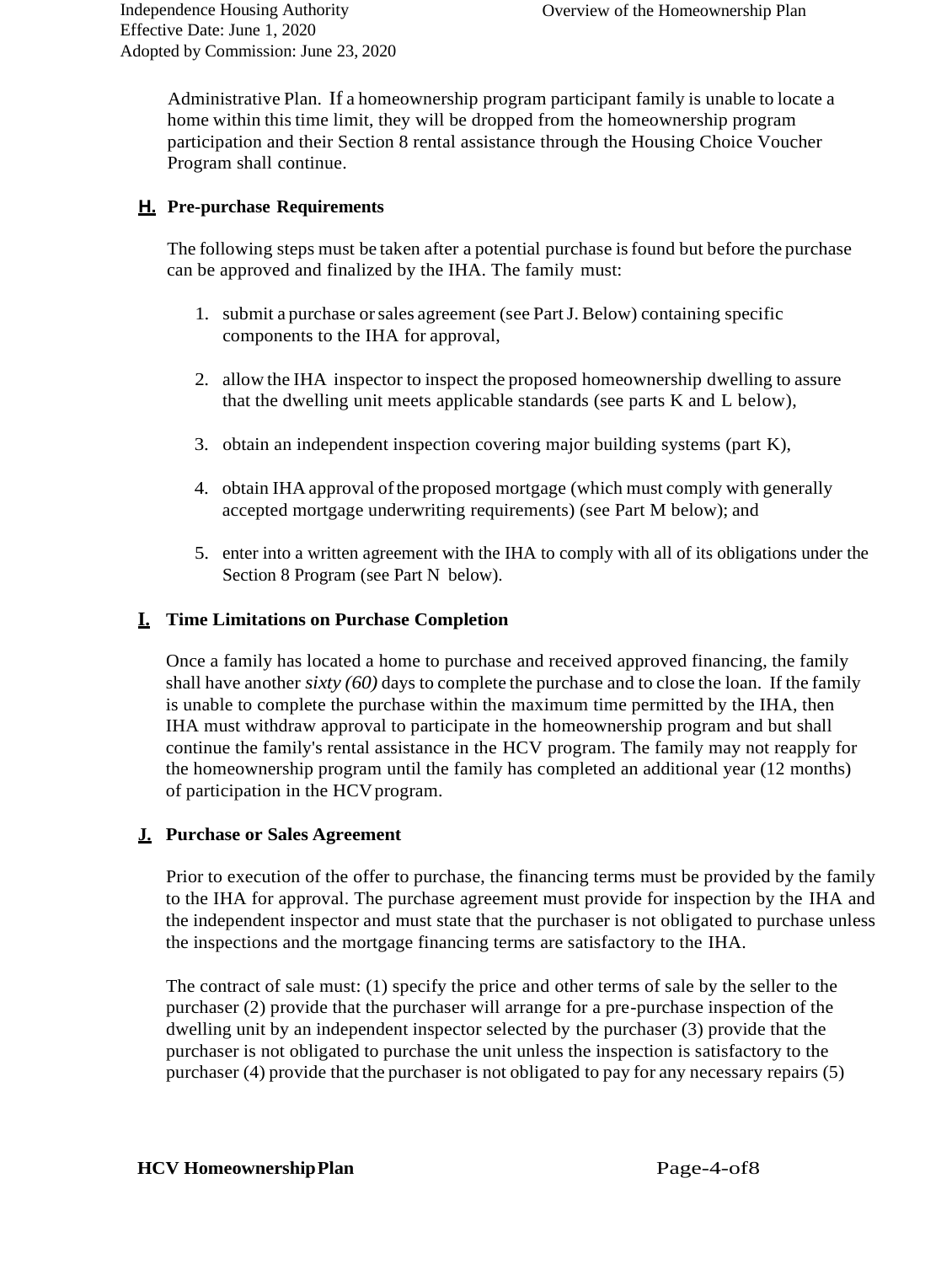contain a certification from the seller that the seller has not been debarred, suspended, or subject to a limited denial of participation under 24 CFR part 24.

#### **K. Initial Inspection**

To assure the home complies with the IHA *housing quality standards,* homeownership assistance payments must not commence until the IHA has inspected and approved the home. Another inspection must also be completed by a professional home inspector selected by the family and approved by the IHA. The independent inspection must cover major building systems and components, including foundation and structure, housing interior and exterior, and the roofing, plumbing, electrical, and heating systems. The independent inspector must be qualified to report on property conditions, including major building systems and components and be certified to conduct home inspections. The independent inspector may not be the *owner of the property,* an IHA employee or contractor, or other person under control of the IHA. The independent inspector must provide a copy of the inspection report both to the family and to the IHA. The IHA may not pay any homeownership assistance for the family until the IHA has reviewed the inspection report of the independent inspector. The IHA shall have discretion to disapprove the unit for assistance under the homeownership program because of information in either the independent or *IHA* inspection reports.

#### **L. Ongoing Inspections**

Before the first annual HCV recertification, the home will be inspected by an IHA inspector and must pass inspection to continue receiving homeownership assistance. If the IHA determines there are problems with maintaining the home in a safe and decent manner, the IHA may require on-going inspections at annual recertificationsfor the next 3 years.

# **M. Financing Requirements**

The proposed financing terms must be submitted to and approved by the IHA prior to close of the financing. The IHA shall determine the affordability of the family's proposed financing. In making such determination, the IHA may take into account other family expenses, including but not limited to child care, unreimbursed medical expenses, and other outstanding debts. Certain types of financing, including but not limited to, balloon payment mortgages, are prohibited and will not be approved. Seller-financed mortgages through land contracts shall not be approved. If a mortgage is not FHA-insured, the IHA will require the lender to comply with generally accepted mortgage underwriting standards consistent with those of HUD/FHA, Ginnie Mae, Fannie Mae, Freddie Mac, the Federal Home Loan Bank, or other private lending institutions. The IHA may disapprove proposed financing, refinancing or other debt if it is determined that the debt is unaffordable, or if the lender or the loan terms do not meet the qualifications as set forth by the IHA. The buyer must be capable of providing at least 3% of the purchase price for the down payment.

# **N. Compliance with Family Obligations**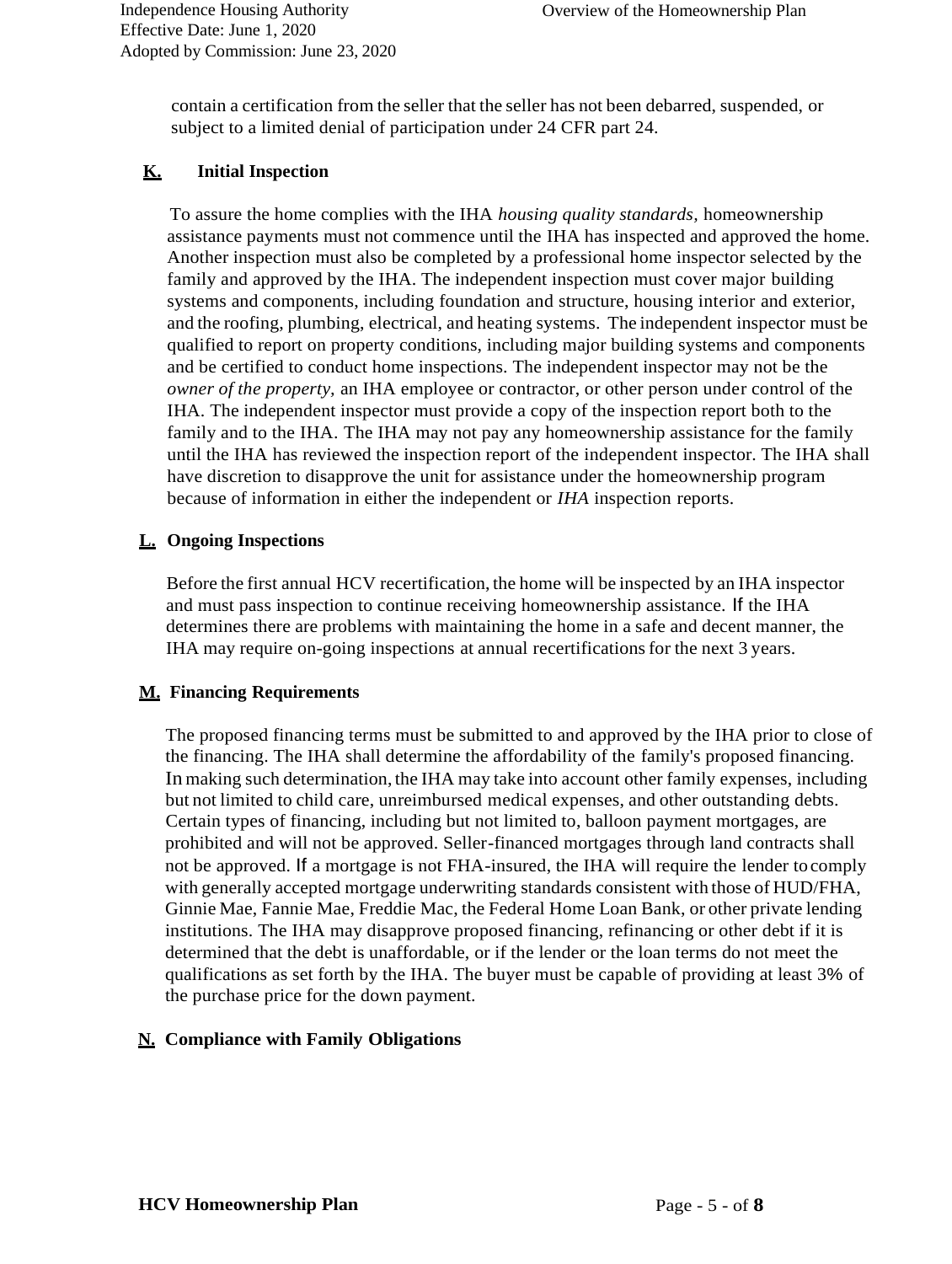A family must agree in writing, to comply with all family obligations under the Section 8 Program and the IHA's homeownership policies. These obligations include (1) *attending ongoing homeownership counseling, ifrequired by the IHA;* (2) complying with the mortgage terms; (3) not selling or transferring the home to anyone other than a member of the assisted family who resides in the home while receiving homeownership assistance and who is approved by the IHA; (4) not refinancing or adding debt secured by the home without prior approval by the IHA; (5) not obtaining a present ownership interest in another residence while receiving homeownership assistance; (6) supplying all required information to the IHA, including but not limited to annual verification of household income, notice of change in homeownership expenses, notice of move-out, and notice of mortgage default; (7) allowing inspections of the home and maintaining the unit in a decent and safe manner; and (8) repairing any incipient code violations identified from the independent inspector's report within six (6) months of ownership.

#### **0. Amount of Assistance Calculation**

The amount of the monthly assistance payment will be based on three factors: the voucher payment standard for which the family is eligible; the estimated monthly homeownership expense; and 30% of the family's adjusted gross monthly income (total tenant payment). The IHA shall pay a monthly homeownership assistance payment directly to the lender on behalf of the family that is equal to the lower of:

- (1) The payment standard minus the total tenant payment; or
- (2) The family's monthly homeownership expenses minus the total tenant payment.

Homeownership expenses for a homeowner may include principal and interest on mortgage debt, any mortgage insurance premium incurred to finance the home, real estate taxes, any public assessments on the property, home insurance, IHA allowance for maintenance expenses and costs of repairs and replacements; and the IHA utility allowance.

# **P. Payment to the Lender**

The IHA will provide the lender with notice of the amount of the housing assistance payment prior to close of escrow and will pay IHA's contribution towards the family's homeowner expense directly to the lender or to the homeowner, depending on circumstances and by request, for the mortgage activity. The family will be responsible to submit the family's portion of the mortgage payment directly to the lender or to a designated, limited access checking account for the mortgage activity in a timely manner to allow the transfer of funds by the lender and/or mortgage servicer and within the terms of the mortgage loan agreement.

# **Q. Termination of IHA Homeownership Program Assistance**

Housing assistance payments under the Homeownership Program shall be terminated as follows: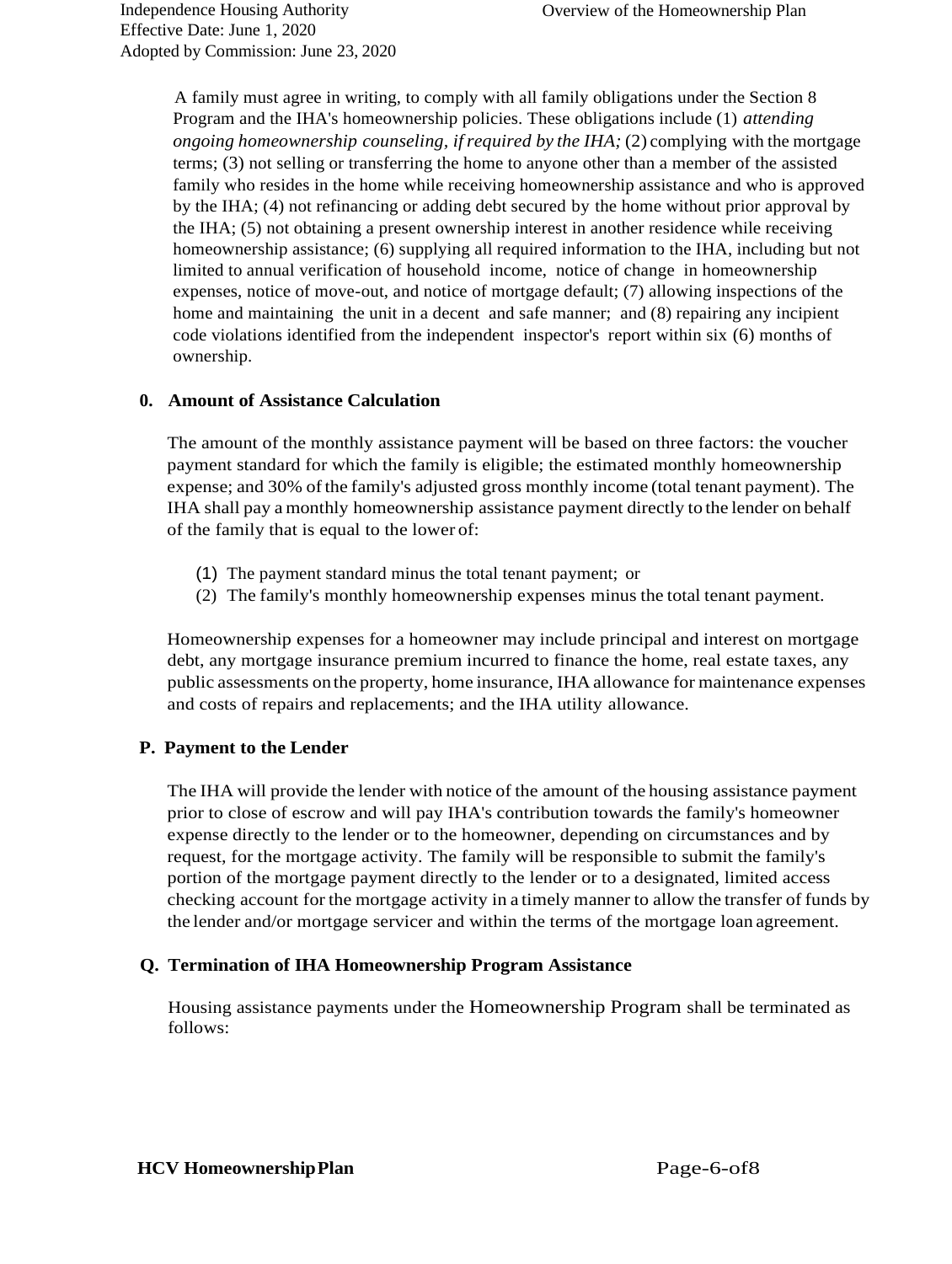- **1.** automatically 180 calendar days after the last housing assistance payment on behalf of the family is made by the IHA due to increase in family income.
- **2.** by the IHA for good cause as set forth below:
	- a. ifthe family fails to comply with its obligations under the Section 8 program, IHA homeownership policies, or if the family defaults on the mortgage.
	- b. if required, the family fails to attend and complete additional ongoing homeownership housing counseling classes, orto permit ongoing inspections.
	- c. the family fails to comply with the terms of any mortgage incurred to purchase and/or refinance the home.
	- d. the family fails to provide the IHA with written notice of any sale or transfer of any interest in the home, any plan to move out of the home, changes in the family's household income and homeownership expenses (on an annual basis), any notice of mortgage default received by the family, or any other notices which may be required by the IHA's homeownership policies.

#### **R. Transfer of Ownership Limitations**

Except as otherwise provided in this Plan, the family may not convey ortransfer any portion of ownership in the home to any entity, person, or persons other than a pre-approved member of the assisted family, while receiving homeownership assistance. The IHA shall terminate homeownership assistance at any time in accordance with Section 8 program rules and policies including but not limited to failure to comply with family obligations, crime by family members, misrepresentation of information or fraud.

#### **S. Occupancy of Home**

Homeownership assistance will only be provided while the Homeownership Programapproved family residesin the home. The home must be the Homeownership Program family's sole residence. If the family moves out of the home, the IHA will discontinue homeownership assistance commencing with the month after the family moves out.

#### **T. Changes in IncomeEligibility**

A family's homeownership assistance my change during the annual recertification of the household income, and at other times according to the IHA's policy of interim changes, while the family is participating in the Homeownership Program. The majority of such changes are due to changes in family income. Such changes will necessarily prompt commensurate changes in thefamily's out-of-pocket share of their housing expenses.

Participation in the Homeownership Program shall continue until such time asthe assistance payment equals \$0.00 for a period of 180 consecutive days (6 months) and/or as limited according to the terms of the following part T.